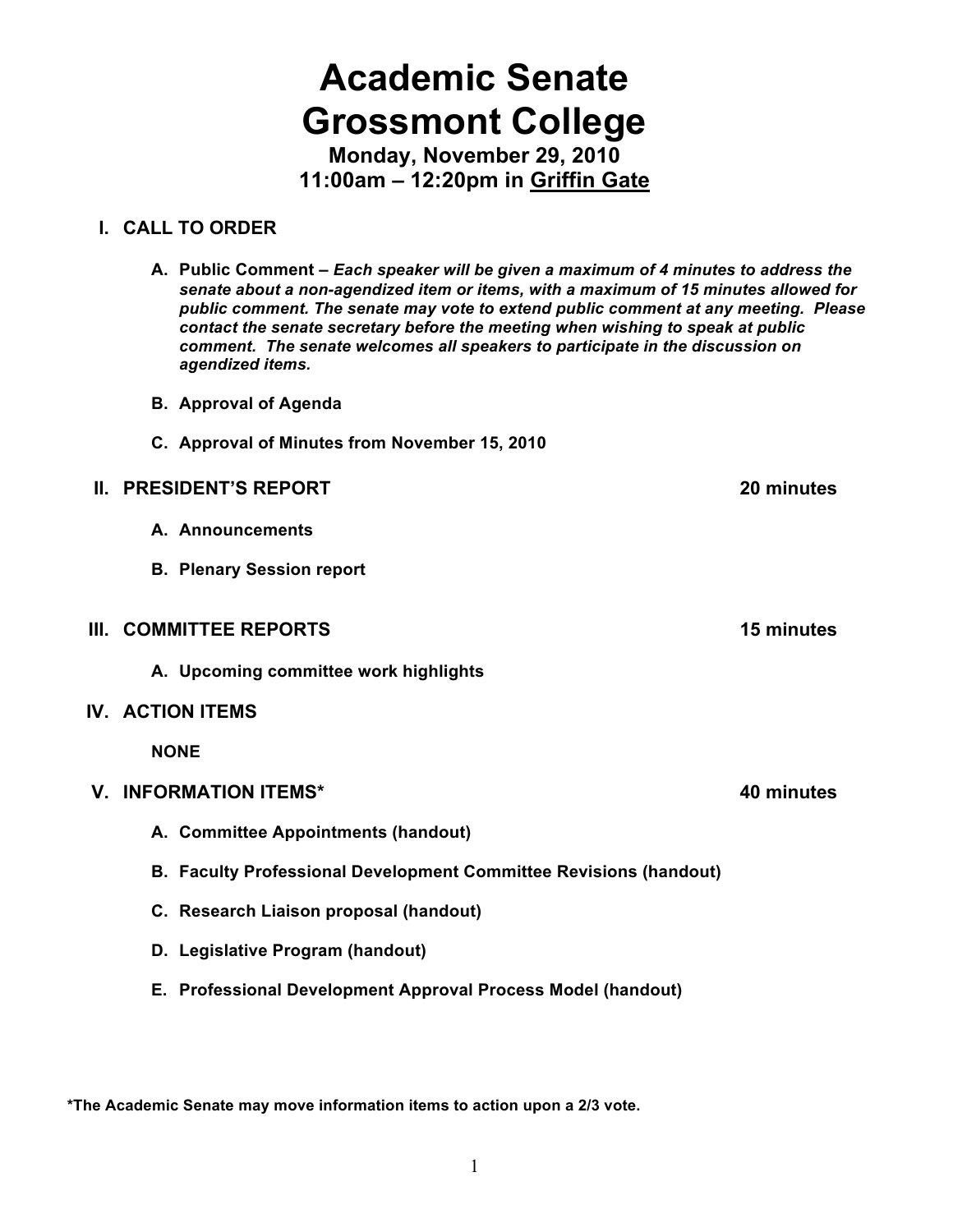## **Academic Senate Grossmont College**

## **Minutes of the Academic Senate – November 15, 2010**

| X        | Chris Hill (President)                 | $\times$ | Jade Solan (Comm)                  |          | Edda Temoche-Weldele (Foreign Lang)                |
|----------|----------------------------------------|----------|------------------------------------|----------|----------------------------------------------------|
|          | Jeff Lehman (VP)                       |          | Victoria Curran (Comm)             | X        | Robert Henry (History)                             |
| X        | Laura Sim (Senate Officer @ Large)     | X        | Janet Gelb (CSIS)                  | X        | Devon Atchison (History)                           |
| $\times$ | Sue Gonda (Senate officer @large)      | $\times$ | Ronald Norman (CSIS)               | X        | Angela Feres (History)                             |
| X        | Devon Atchison (senate officer @large) |          | Bonnie Schmiege (Counseling)       | X        | Priscilla Rogers (Inter Bus)                       |
|          | TBD (P/T Senate Officer @large)        |          | Mary Rider (Counseling)            | X        | Patty Morrison (Library)                           |
| X        | David Milroy (Div Sen ALC)             |          | Cruz Cerda (Counseling)            | X        | Julie Middlemas (Library)                          |
| X        | Ann Bryan (Div Sen CTE/WD)             |          | Danny Martinez (Cross Cult Stud)   | $\times$ | Jenny VandenEynden (Math)                          |
|          | Kirin Farquar (Div Sen ESBS)           |          | Joe Orate (Culinary Arts)          | X        | Susan Working (Math)                               |
|          | <b>TBD</b><br>(Divisional Senator LR)  |          | James Foran (Culinary Arts)        | X        | Ray Funk (Math)                                    |
|          | Mike Lambe (Div Sen MEEW)              |          | Kathy Meyer (Dance) -Fall          | X        | Irene Palacios (Math)                              |
|          | Narges Heidari (Div Sen Stu Service)   |          | David Mullen (Dance) - Spring      | $\times$ | Shawn Hicks (Math)                                 |
|          | P.J. Ortmeier (AOJ)                    | X        | Jane Nolan (DSPS)                  | X        | Evan Wirig (Media Comm)                            |
|          | Lance Parr                             | $\times$ | Patrice Braswell-Burris (DSPS)     | $\times$ | William Snead (Media Comm)                         |
|          | Tina Young (AOJ)                       | X        | Tim Cliffe (Earth Sci)             |          | Derek Cannon (Music)                               |
| $\times$ | Jennifer Carmean (ASL)                 |          | Judd Curran (Earth Sci)            |          | Paul Kurokawa (Music)                              |
|          | Jamie Gould (ASL)                      | X        | Oralee Holder (English)            |          | Steve Baker (Music)                                |
| X        | Israel Cardona (Behav Sci)             | $\times$ | Tony Ding (English)                |          | Joy Zozuk (Nursing) Diane Hellar                   |
| X        | Gregg Robinson (Behav Sci)             |          | Christopher Farquar (English)      | X        | Diane Gottschalk (Nursing)                         |
| X        | Rob Fargo                              | X        | Sue Jensen (English)               |          | Sharon Sykora (Nursing)                            |
| X        | Virginia Dudley (Bio Sci)              | X        | Adelle Schmitt (English)           |          | Christine Vicino (Occ Therapy)                     |
|          | Michael Golden (Bio Sci)               | X        | Lisa Ledri-Aguilar (English)       |          | June Yang (Phil/ Rel Studies)                      |
| X        | Michele Perchez (Bio Sci)              | X        | Chuck Passentino (ESL)             |          | Ross Cohen (Physics)                               |
| X        | Brian Keliher (Bus Admin)              | X        | Nancy Herzfeld-Pipkin (ESL)        |          | Stephanie Plante (Physics, Astr. Ph Sc)            |
|          | Nate Scharff (Bus Admin)               | X        | Barbara Loveless(ESL)              | $\times$ | Shahrokh Shahrokhi (Polit Economy)                 |
|          | Linda Snider (BOT)                     |          | Jim Tolbert (EOPS)                 | X        | Todd Myers (Polit Economy)                         |
|          | Barb Gillespie (BOT)                   | X        | Sylvia Montejano (EOPS)            |          | Lorenda Seibold-Phalan (Resp Ther)                 |
| X        | Andy Biondo (CVT)                      | X        | Beth Kelley (Exer Sci/Well)        |          | Rebecca Handley (Resp Ther)                        |
| X        | Don Ridgway (CVT)                      | X        | Jim Symington (Exer Sci/Well)      |          | Beth Duggan (Theatre Arts)                         |
|          | Cary Willard (Chemistry)               |          | Randy Abshier (Exer Sci/Well)      | $\times$ | Craig Everett (Theatre Arts)                       |
| X        | Martin Larter (Chemistry)              | $\times$ | Larry Larsen (Exer Sci/Well)       |          | Pete Schmidt (Visual Arts & Humanities)            |
| $\times$ | Diana Vance (Chemistry)                | X        | Yolanda E. Guerrero (Foreign Lang) |          | Gareth Davies-Morris (Visual Arts &<br>Humanities) |
| $\times$ | Angie Gish (Child Dev)                 | X        | Virginia Young (Foreign Lang)      | X        | Jennifer Bennett (Visual Arts &                    |
|          |                                        |          |                                    |          | Humanities)                                        |
| X        | Claudia Flores (Child Dev)             |          | Paul Vincent (Foreign Lang)        |          | Malia Serrano (Visual Arts & Humanities)           |
|          | Joel Castellaw (Comm)                  |          |                                    |          |                                                    |

## **GUESTS**:

- Barbara Blanchard Vice President, Academic Affairs
- Beth Smith, Math Department Faculty, Academic Senate for California Community Colleges (ASCCC) **Treasurer**
- John Colson-Vice President, Student Services

## **RECORDER**: Rochelle Weiser

**I. CALL TO ORDER (11:05)**

## **A. Public Comment**

None

## **B. Approval of Agenda**

A motion was made to approve the day's agenda. M/S/U Wirig/Atchison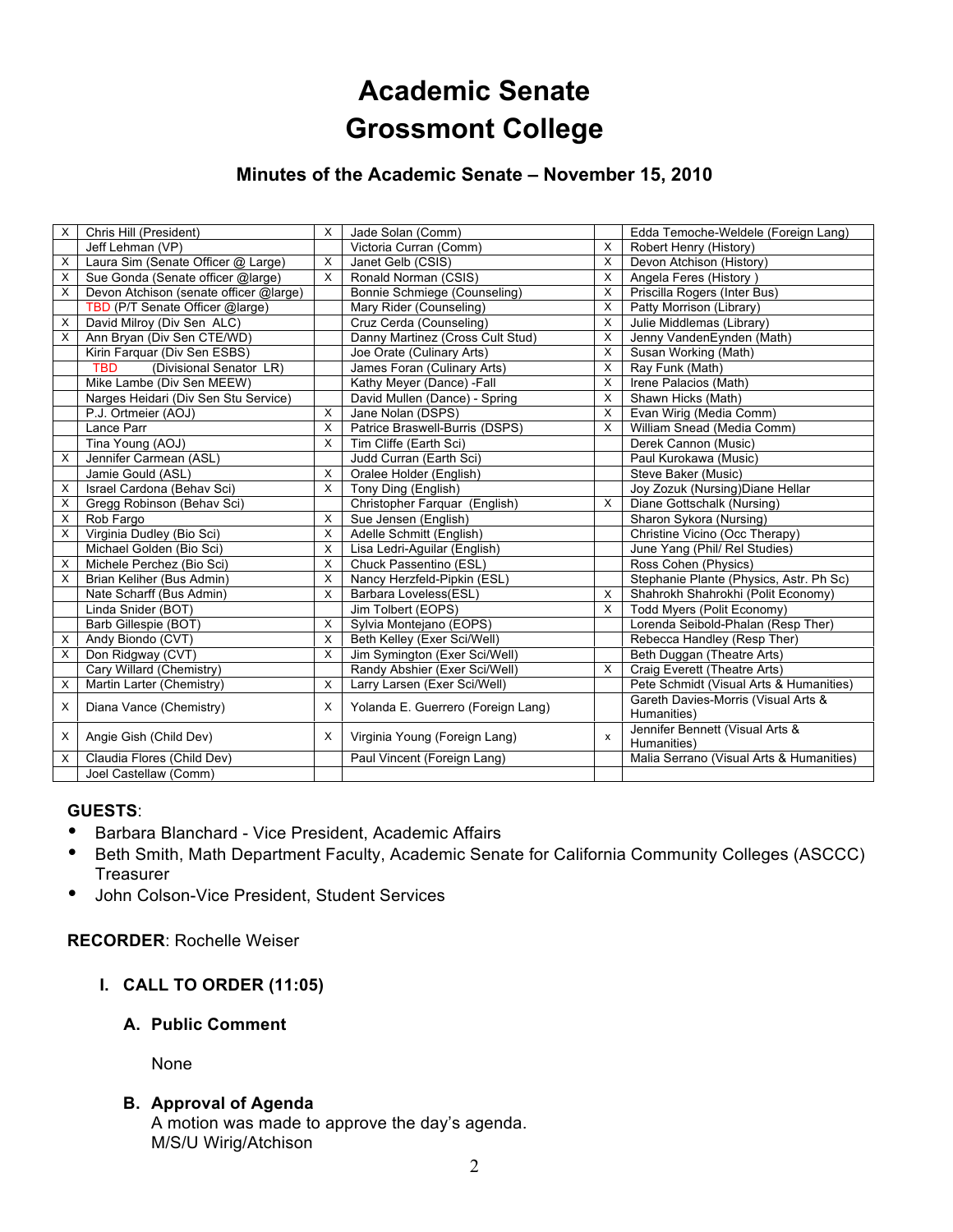#### **C. Approval of Minutes from November 1, 2010**

A motion was made to approve the minutes from November 1, 2010. M/S/U Robinson/Sim

## **II. PRESIDENT'S REPORT**

#### **A. Announcements**

Chris began by sending congratulations to the newly elected Governing Board members, Debbie Justeson and Edwin Hiel; and re-elected member Greg Barr.

Chris announced the San Diego Community Colleges in conjunction with The League for Innovation would be hosting the League's annual conference in San Diego. The dates of the conference are: February 27, 2011-March 2, 2011 and it will be held at the Hilton San Diego Bayfront Hotel. Chris noted that not only will Grossmont College have the opportunity to host the conference, but if faculty members volunteer for 4 hours of work, they may attend the entire conference for free. Chris asked that anyone interested in volunteering/attending the conference to please contact Bernadette Black and request their name be put on the list.

Sue Jensen reported that various conferences and institutes for basic skills were upcoming and if any faculty are interested in attending to please contact her. She noted some funds were available through the Basic Skills Initiative, but interested parties needed to contact her ASAP.

#### **B. Part-time Officer at Large vacancy**

Chris reported that the Senate Officers Committee (SOC) had discussed the current vacancy of the Part-time Officer-at-Large position and ways in which to facilitate communication with the Part-time Faculty Committee with the position vacant; at present no one has been interested in filling the temporary position. Chris noted that according to the bylaws the position could be filled by any part-time faculty member who is a current Senator. Chris reviewed the meetings the Part-time Officer would attend; the Senate, Senate Officer's meetings and chair the Part-Time Faculty Committee. From the SOC discussion emerged the idea that Chris could serve as a liaison to the committee, facilitate the meetings and facilitate communication for the remainder of the fall semester and through the spring if a temporary replacement could not be found. Election of a new permanent Part-Time Senate Officer for the 2011-13 term would occur in the spring semester. David Milroy noted that it would be difficult for the Part-Time Faculty Committee to make a decision, as they have been unable to meet. It was also noted that there was such a short time until the elections that the suggested idea may work. It was decided that the Academic Senate Part-Time Faculty would meet for their scheduled meeting on Monday November 22 and Chris would facilitate the meeting. It was noted Rochelle will send an email with the location of the meeting.

## **C. Accreditation Faculty Co-Chair Selection-Laura Sim**

Laura began by noting that today was the day to vote on the Accreditation Faculty Co-Chair. She reported that Chris Hill was the only nominee and that the previous week Rochelle had sent out an email with Chris's completed application; she hoped everyone had an opportunity to review it. Laura explained, as per the election process, Chris would have 5 minutes to give a synopsis of her application and answer any questions. Laura noted that she would adhere to the 5-minute time limit in order to move onto the voting process. Chris then reviewed her application and highlighted her previous involvement with the accreditation process.

Laura then asked the Senate officers to assist in distributing the ballots; Laura noted there was space available for write in candidates. Todd Myers then made a motion to vote by acclamation.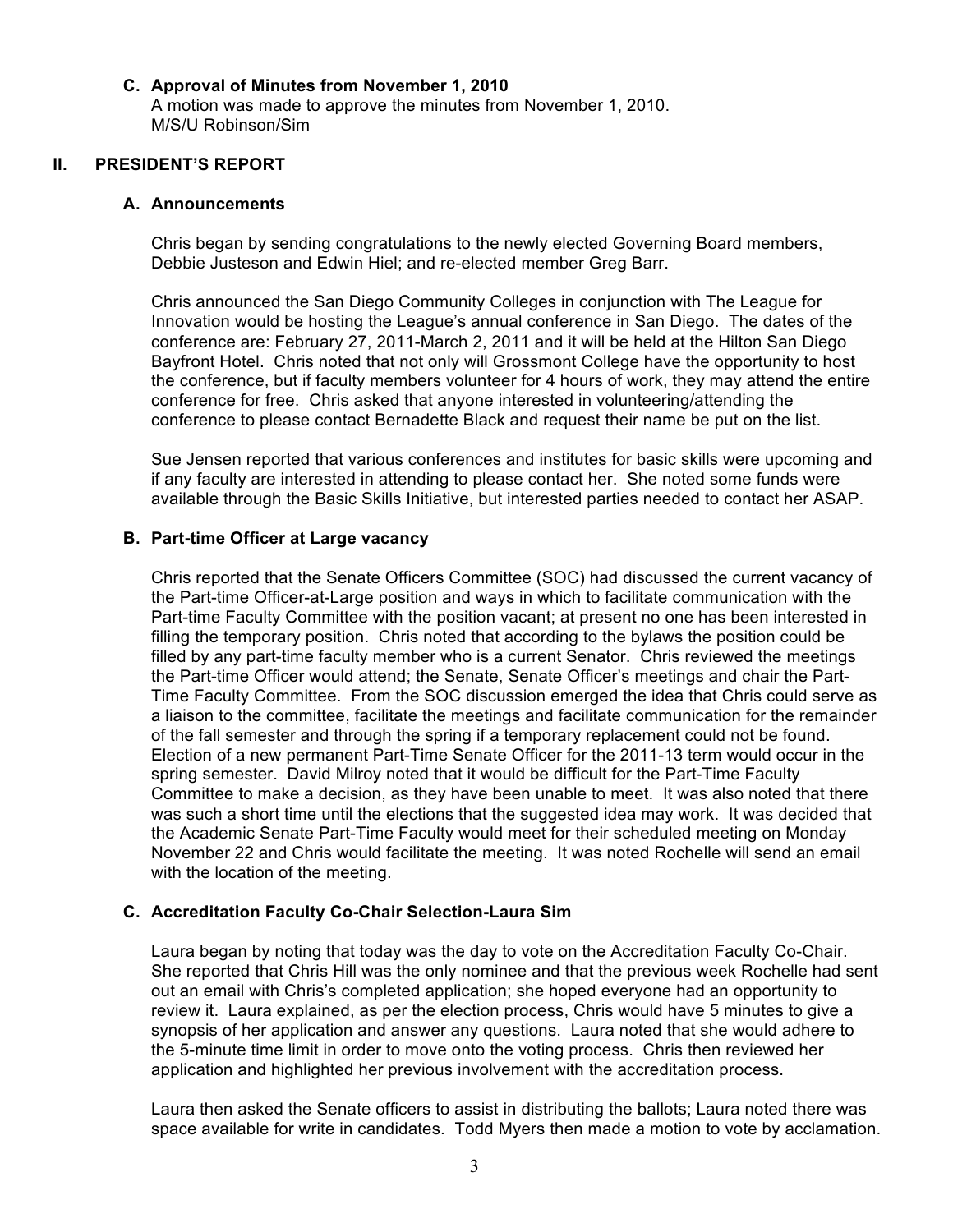Motion was made to move by acclamation that Chris Hill serve as the Accreditation Faculty Co-Chair. M/S/U Myers/Snead

Chris thanked Laura for her help in facilitating the various elections and for her assistance in the formation of the evaluation task force.

## **D. English as a Second Language (ESL) Task Force follow-up**

Chris reviewed items, including issues as well as short- and long-term recommendations from a task force discussion regarding concerns related to the ESL student population at Grossmont College. The issues included difficulties with discipline in the classroom as well as impacts on financial aid, student services and the assessment process. Some ideas that emerged from the task force discussion were: a document/guidelines for faculty on how to help non-native speakers in class; ESL workshops; discussion in Chairs and Coordinators as to what issues the various departments are dealing with; possible orientation requirement for students receiving financial aid as to what the consequences are of failing or not attending courses and possibly have this translated. There was a question about possibly translating the student code of conduct. John Colson reported this option has been considered, but it is a costly process so options are still be reviewed and ideas are still emerging.

Chris then asked the Senators for their input on these ideas; it was noted that it takes approximately 3-7 years for a non-native speaker to properly acquire the language. It was also mentioned that the ESL workshops will cover tools to help faculty work with non-native speaking students. It was also pointed out that faculty should not grade non-native speakers any differently or give them special exceptions. It was determined that many faculty would like the ESL faculty to come to the department meeting to share strategies and ideas on how to help with ESL students. It was noted that learning communities would be helpful to students-while taking a Political Science class all the content of the ESL course would deal with content from the Political Science course. In closing Chris encouraged faculty to work with the ESL faculty to have them attend department meetings, to encourage all faculty to attend the ESL workshops during flex week, and that the task force could continue to work on the development of a plan on an institutional level. Chris noted she would forward the highlights to Senators.

## **E. Professional Development contract review/approval process**

Chris began by reviewing the discussions that occurred at previous Chairs and Coordinators meetings and noted that this report was just to have Senators become aware of the upcoming discussions. Chris reported that the current Professional Development process requires the department Chairs and Coordinators have to sign off on faculty activities; the Chairs and Coordinators had expressed that they would rather not be involved in the process. Chris reported that our Faculty Professional Development Committee (FPDC) has identified options and processes that are in place at other colleges that could be adapted for Grossmont including clear guidelines regarding what does and doesn't meet the Professional Development criteria. One of those options includes the review of the conference/seminar and independent studies requests by the Professional Development Committee (rather than the chairs). Oralee Holder noted that the conversation also emerged at one of the joint Cuyamaca/Grossmont chairs and coordinators meetings and at that time it was noted that the processes for approval of Professional Development hours are different on the two campuses. Ginny Dudley noted that the issue was brought to local Chairs and Coordinators Council because there are no guidelines for approving activities and the Chairs are not in a position of authority over the faculty in their departments. Because of this, they felt the Chairs should offer guidance for the process, but not be in the position for approval. Sue Gonda noted that this item was currently just a discussion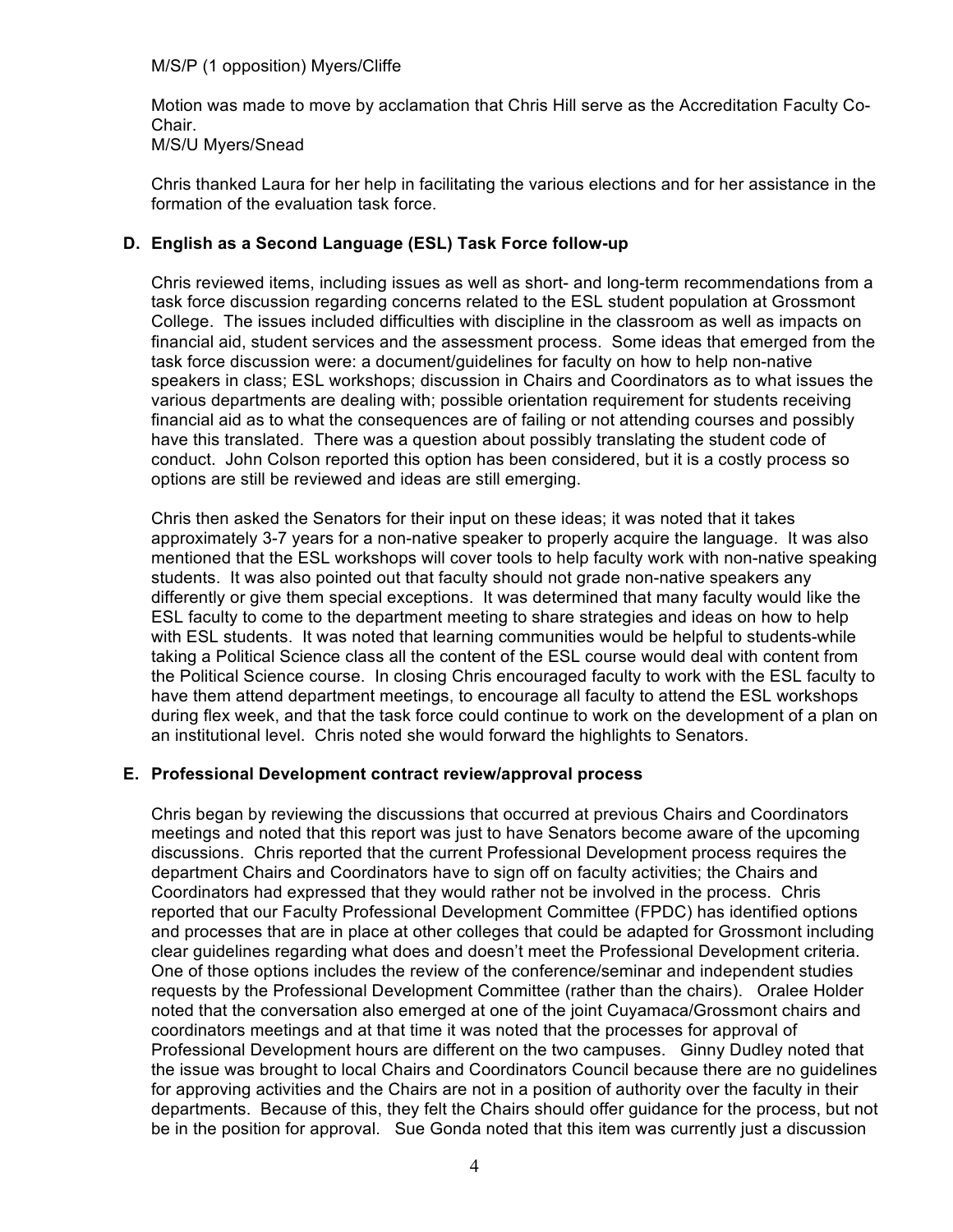item and there was not yet a proposal; that all agree a list of guidelines would be helpful; there are inconsistencies amongst the various departments as to what qualifies as Professional Development.

Chris briefly reviewed the process within the Academic Senate for making changes to anything related to academic and professional matters: it comes forth as an information item, then goes back for discussion among the departments and faculty, then the item returns to the Senate as an action item, is discussed and possibly modified, and then voted on. Chris noted that the opportunity for debate will happen when it becomes an action item. William Snead noted that the Chairs would prefer not to be involved in the approval process for Professional Development activities. Martin Larter, co-chair of the FPDC, noted that the their goal would to make sure the activity follows the proper criteria and that the Chairs understand the criteria and whether or not activities meet the criteria, then the Dean signs off on the activity. In closing Chris noted that the committee would bring forward a proposal outlining the current and proposed models.

## **F. Plenary Session report**

Chris began by noting due to time constraints she would be unable to cover this item in full, but that highlights from the meeting were available on the Academic Senate website and she would cover it in more detail at the next meeting.

## **III. COMMITTEE REPORTS**

## **A. Upcoming committee work highlights**

This item was moved to the next meeting, November 15, 2010.

## **IV. ACTION ITEMS**

#### **A. SLO Coordinator Model**

Chris began by reviewing the current SLO Coordinator Model, a single coordinator with 0.4 LED reassigned time. Chris noted that with the SLO process moving to the assessment phase the need for an "assistant" to the SLO coordinator arose; a pilot program was developed for the position with 0.4 LED reassigned time. This allowed for meetings with departments and more help for them during the SLO assessment process. Chris then asked Devon to explain the benefits of having a dual coordinator model, which included sharing the workload involved with SLOs, having different ideas and strategies for the process, and allowing for one on one contact for the departments. Devon felt that having two people for the coordinator position would benefit the SLO Program and Grossmont College as a whole.

Motion was made to put the item on the table for discussion. M/S/ Sim/Gonda

Chris then opened the discussion. Clarification on the release time and job descriptions/responsibilities was requested (Chris clarified that a set of responsibilities accompanied the reassigned time application for the assistant position). Chris then reiterated that the discussion today would be whether or not the Senate would like to continue with the program set forth by the pilot program; if not the second amount of reassigned time would go away not be assigned to the SLO Coordinator. It was also noted that the discussion was not regarding Senate approval of the amount of reassigned time; per the faculty contract, a Reassigned Time Committee exists to handle that aspect, rather the Senate discusses the need for and the duties of the position and the proposed model. Laura noted that it doesn't create a